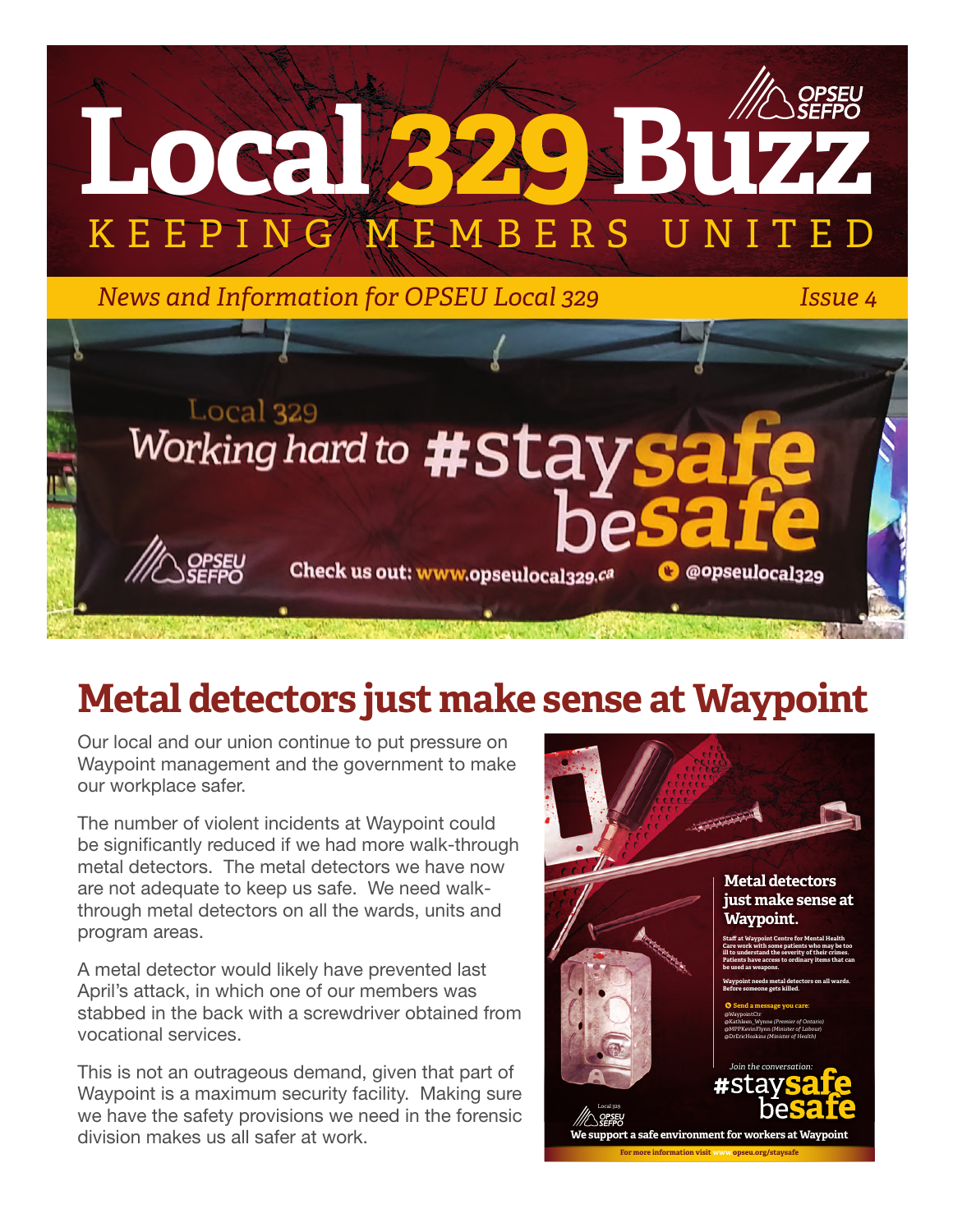### **July 20 meeting: The Minister of Health now knows our concerns**



On Wednesday July 20, I, along with OPSEU President Warren (Smokey) Thomas, Region 3 Board Member Sara Labelle, and OPSEU staff rep Greg McVeigh met with the Minister of Health and Long-Term Care, Dr. Eric

Hoskins, to discuss the health and safety challenges at Waypoint.

The minister has committed to working with the union, the Joint Occupational Health and Safety Committee, and Waypoint management in order to implement a thirdparty risk assessment and to take a look at staffing numbers.

I left the meeting very impressed with the way our concerns were heard and am grateful to know that the Ministers of Health and Labour will be working together to support us in addressing the health and safety issues at Waypoint.

In solidarity, Pete Sheehan, President Local 329

## **Ministry of Labour letter promises risk assessment and staff training**

After our meeting on May 30, 2016 with representatives from OPSEU, the Ministry of Labour (MOL) and the Ministry of Health and Long-Term Care (MOHLTC), the ministries engaged in further discussion with Waypoint. According to a letter sent to your local president from the MOL on July 15, the parties have agreed to implement the following:

Risk Assessment: The hospital will work with a third-party consultant and the JHSC (Joint Health and Safety Committee) to conduct an internal risk assessment. In the meantime, Waypoint will consult with the JHSC to implement security procedures. Security and other measures may change as a result of the third party assessment.

**Staff Training:** The hospital will provide specialized training for any and all workers, managers and supervisors in the facility to meet the specific needs of workers. This training will take into account the environment, the patient-specific risks and the violent client population.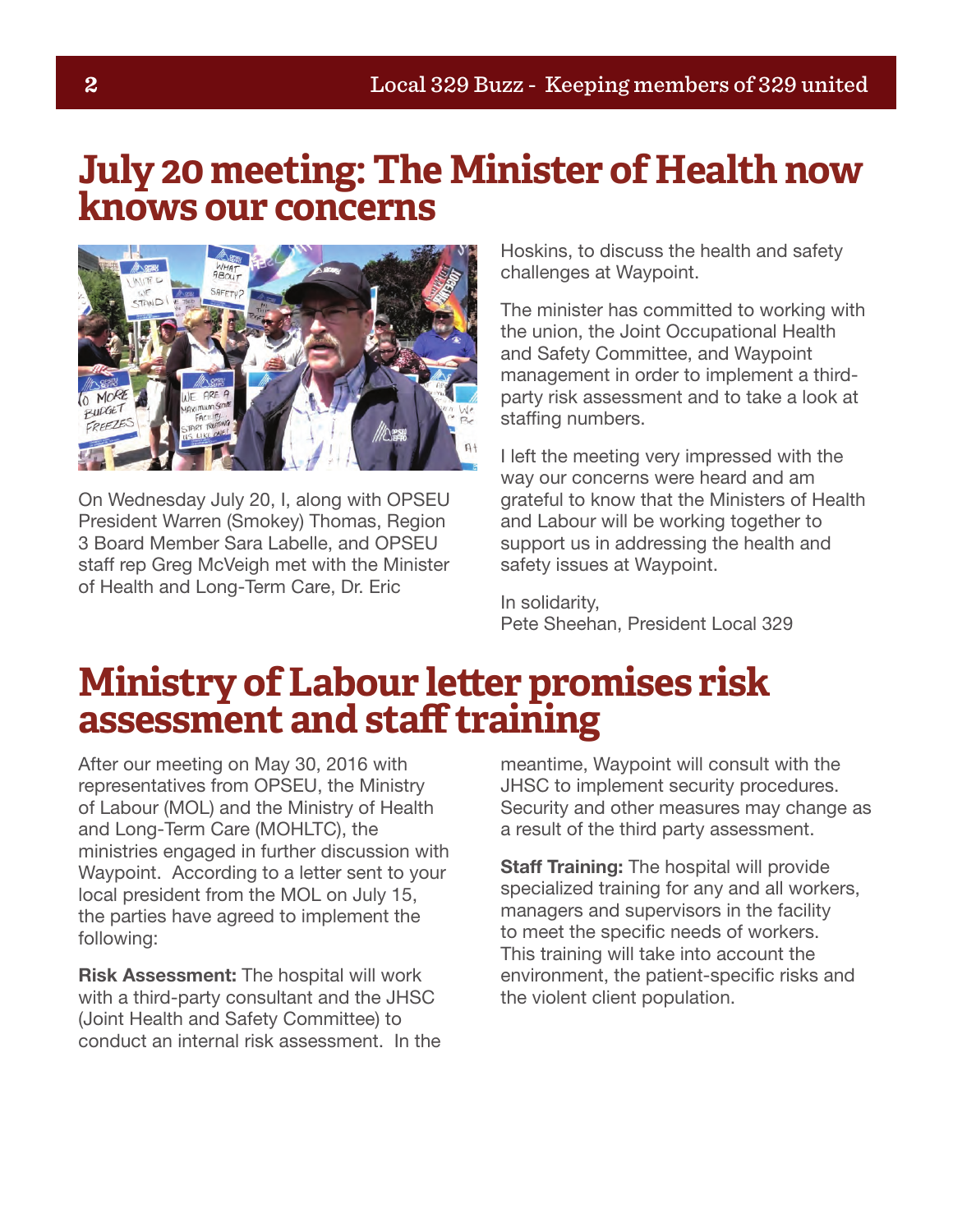**JHSC:** Pursuant to the Occupational Health and Safety Act, the hospital will consult with the JHSC to ensure that all workplace violence policies, procedures, measures and training are reviewed and updated. The JHSC will be consulted on any recommendations and responses to the

Ministry of Labour before they are submitted by management.

Your local, the JHSC and OPSEU will continue the fight for metal detectors and security staff on the wards, a trained extraction team, and structural renovations to make the Atrium a safer place to work.

## **Safety for one is safety for all**

We understand that some of you might be feeling like this campaign is all about the forensic division and doesn't apply to you because you work in other areas of the hospital. Rest assured, we are concerned about the safety of every single worker at Waypoint.

If we are granted the safety demands we have laid out before management, the Ministry of Labour and the Ministry of Health and Long-Term Care, everyone benefits. Once we have the necessary safety provisions in the forensic division, we will be in a better position to secure improved safety measures in other areas as well.

Your local would like to thank you for your continued support as we try to make all of our workplaces safer.